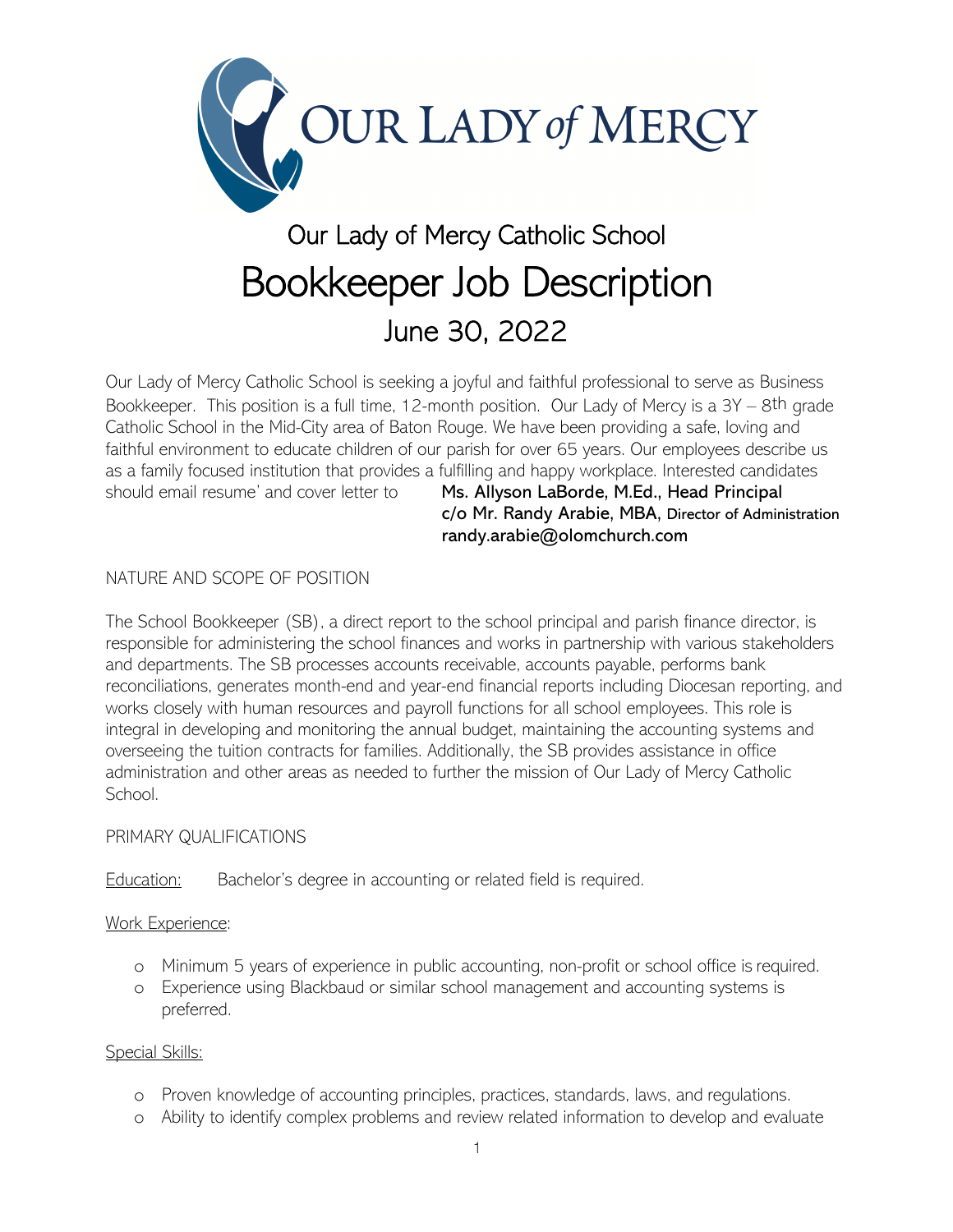

options and implement solutions.

- o Capable of using logic and reasoning to identify the strengths and weaknesses of alternative solutions, conclusions, or approaches to problems.
- o Must have strong attention to detail and ability to work independently, accurately, and quickly.
- o Must be computer literate with the capability of performing at an intermediate or advanced level with Microsoft Office Suite of products or similar software applications, including accounting systems.
- o Must be highly organized and capable of performing multi-tasking in a fast-paced environment.

# AMERICANS WITH DISABILITY SPECIFICATIONS

Physical Demands: The physical demands described here are representative of those that must be met by an employee to perform the essential functions of the job successfully with or without reasonable accommodations. While performing the duties of this job, the employee is regularly required to talk, hear, and listen. Computers are regularly used to perform responsibilities. Specific vision abilities required by the job include close vision and the ability to focus.

Work Environment: Work environment characteristics described here are representative of those that must be met by an employee to perform the essential functions of this job successfully with or without reasonable accommodations. The work environment is that of a typical business/office operation. The noise level in the work environment is usually moderate.

# COMPETENCIES

To perform the job successfully, an individual should demonstrate the following competencies to perform the essential functions of this job. The below competencies include but are not limited to:

- o Attention to Detail: Thoroughness in accomplishing a task through concern for all the areas involved, no matter how small. Monitors and checks work or information and plans and organizes time and resources efficiently. Provides accurate, consistent numbers on all paperwork. Carefully monitors the details and quality of own and others' work.
- o Business Acumen: Knows how businesses work; knowledgeable in current and possible future policies, practices, trends and information affecting his/her business and organization; knows the competition; is aware of how strategies and tactics work in the marketplace.
- o Financial Management: Understands the processes by which financial resources are identified, obtained, allocated, managed and accounted for. Makes sound financial decisions after having analyzed their impact on the organization and operations within the scope of fiscal responsibilities. Monitors the use of organization financial resources and budgets by employees, suppliers, partners or others. Knows the internal and external factors that impact financial resource availability. Ensures compliance with legislation, policies and practices applicable to the appropriate and effective use of financial resources.
- o Integrity: Abide by a strict code of ethics and behavior; encourage others to behave accordingly; treat others with honesty, fairness and respect; and take responsibility for